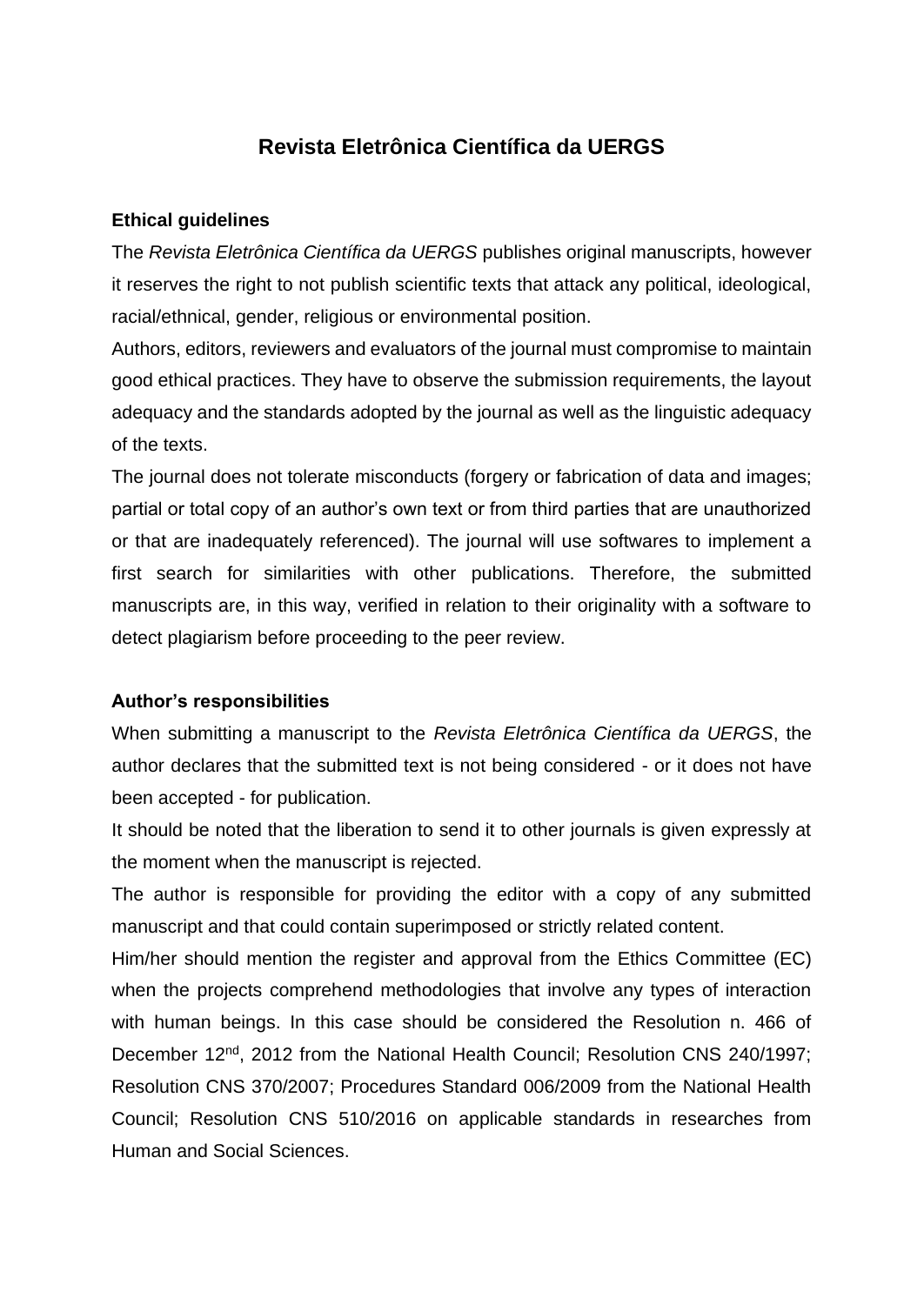It is expected from the authors to send a notification to the journal editors in the case of identifying any mistakes in his/her text to, if necessary, publish an erratum, a disclaimer or a concern manifestation.

The authors' names and their institutional relations, the acknowledgements, funding information or any other references that may identify them should be removed from the manuscript version sent to evaluation. This procedure aims to preserve doubleblind review.

Authors who submit manuscripts to evaluation could also be invited to volunteer or participate in the process of peer review of the *Revista Eletrônica Científica da UERGS*.

## **Editor and Editorial Commission responsibilities**

The editor is responsible for the initial evaluation of the manuscript independently of the geographical origin of the author, political-ideological position, religious belief, gender and racial/ethnic origin. After the positive initial evaluation the manuscript is sent to the peer blind review.

Based on the standards of ethical conduct of the Committee on Publication Ethics - COPE, the Editorial Commision of the *Revista Eletrônica Científica da UERGS* will publish, whenever necessary, errata, retreatments and concern manifestations about the published material.

Ethical infractions will be judged by the journal Editorial Commision and, if needed, by the members of the Editorial Council. Ethical infraction reports may be communicated by any person at any time through the email [revista@uergs.edu.br.](mailto:revista@uergs.edu.br)

Editors and the Editorial Council are responsible for preserving the ethical aspects of the *Revista Eletrônica Científica da UERGS* and should resolve any conflicts transparently, always aiming to maintain the journal credibility.

## **Evaluator responsibility**

The responsibilities of who evaluates texts for the journal are:

a) to maintain the confidentiality of any information provided by the editor or the author and to not retain or copy contents from the manuscript;

b) to alert the editorial team about any published content or that are sent to publication that may be substantially similar to the one under review and without the adequate citation or reference;